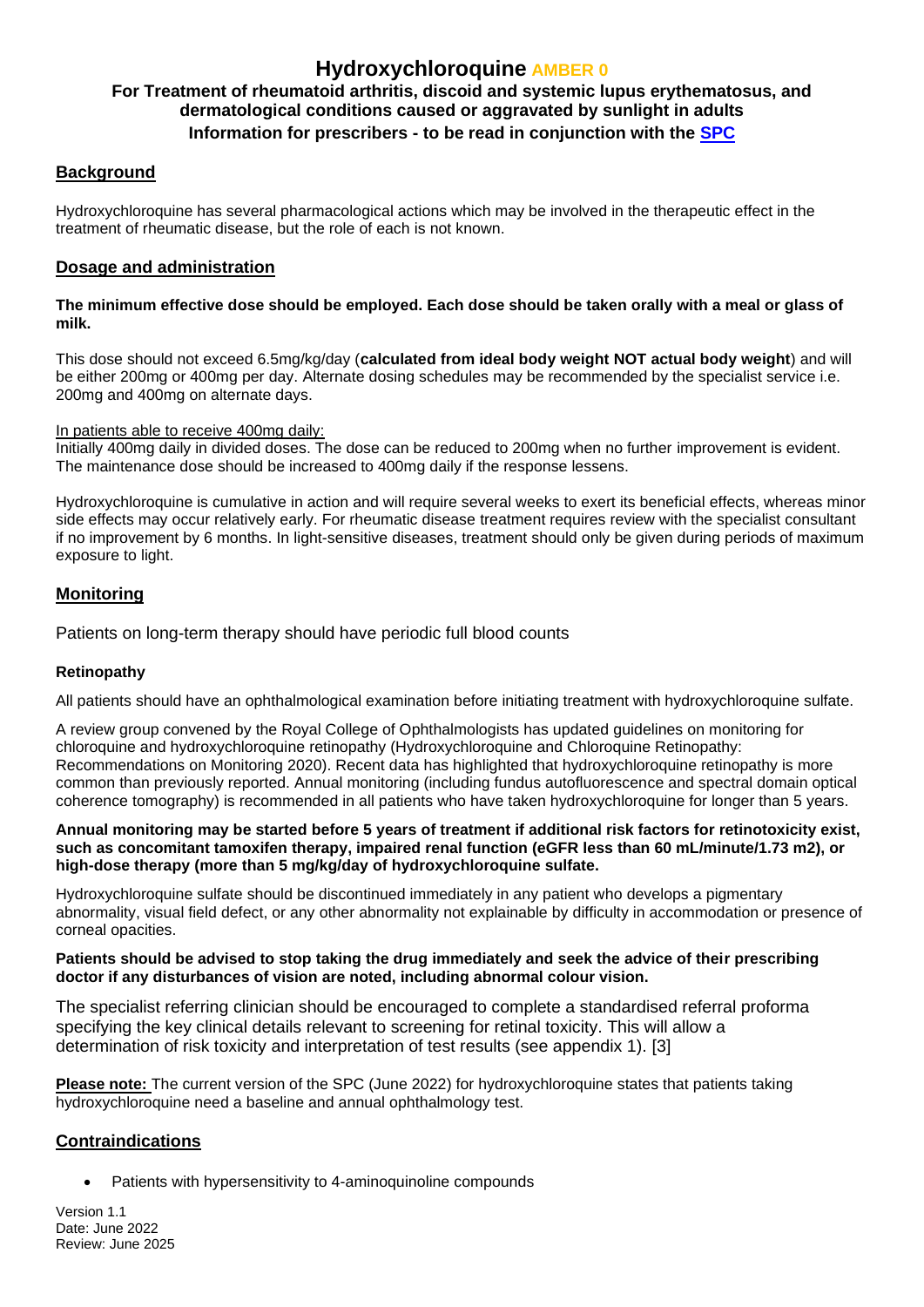- Pre-existing maculopathy of the eye
- **Pregnancy** 
	- $\circ$  The SPC contraindicates hydroxychloroquine in pregnancy. However, use in pregnancy is supported by the BSR Guidelines and under these circumstances prescribing should be the responsibility of the specialist.
	- $\circ$  Therefore, female patients that become pregnant whilst receiving hydroxychloroquine in primary care should continue their prescription and be referred back to the specialist service for review and ongoing management.
- 200mg tablets in children with an ideal body weight less than 31kg

# **Cautions for use**

# **[MHRA/CHM advice: Hydroxychloroquine, chloroquine: increased risk of cardiovascular events](https://www.gov.uk/drug-safety-update/hydroxychloroquine-chloroquine-increased-risk-of-cardiovascular-events-when-used-with-macrolide-antibiotics-reminder-of-psychiatric-reactions)  [when used with macrolide antibiotics; reminder of psychiatric reactions \(February 2022\):](https://www.gov.uk/drug-safety-update/hydroxychloroquine-chloroquine-increased-risk-of-cardiovascular-events-when-used-with-macrolide-antibiotics-reminder-of-psychiatric-reactions)**

Co-administration of azithromycin with hydroxychloroquine in patients with rheumatoid arthritis was associated with an increased risk of cardiovascular events (including angina or chest pain and heart failure) and mortality – see interactions section and below (psychiatric reactions) also.

## **Retinopathy –** see above

## **QT interval prolongation**

Hydroxychloroquine has the potential to prolong the QTc interval in patients with specific risks factors. Hydroxychloroquine should be used with caution in patients with congenital or documented acquired QT prolongation and/or known risk factors for prolongation of the QT interval.

#### **Chronic cardiac toxicity**

Clinical monitoring for signs and symptoms of cardiomyopathy is advised and hydroxychloroquine sulfate should be discontinued if cardiomyopathy develops.

#### **Suicidal behaviour and psychiatric disorders**

Psychiatric side effects typically occur within the first month after the start of treatment with hydroxychloroquine and have been reported also in patients with no prior history of psychiatric disorders. Patients should be advised to seek medical advice promptly if they experience psychiatric symptoms during treatment.

## **Severe cutaneous adverse reactions (SCARs)**

If signs and symptoms suggestive of severe skin reactions appear, hydroxychloroquine should be withdrawn at once and alternative therapy should be considered.

#### **Excipients**

Hydroxychloroquine sulfate contains lactose monohydrate. Patients with rare hereditary problems of galactose intolerance, total lactase deficiency or glucose-galactose malabsorption should not take this medicine.

#### **The following cautions also apply:**

Extrapyramidal disorders may occur with hydroxychloroquine sulfate.

Patients presenting with clinical symptoms suggestive of hypoglycaemia during treatment with hydroxychloroquine should have their blood glucose level checked and treatment reviewed as necessary.

Patients on long-term therapy should have periodic full blood counts, and hydroxychloroquine should be discontinued if abnormalities develop.

Hydroxychloroquine sulfate should be used with caution in patients taking medicines which may cause adverse skin reactions.

Patients with a sensitivity to quinine, those with glucose-6-phosphate dehydrogenase deficiency, those with porphyria cutanea tarda which can be exacerbated by hydroxychloroquine and in patients with psoriasis since it appears to increase the risk of skin reactions. .

Patients with hepatic or renal disease, and in those taking drugs known to affect those organs. Estimation of plasma hydroxychloroquine levels should be undertaken in patients with severely compromised renal or hepatic function and dosage adjusted accordingly.

Version 1.1 Date: June 2022 Review: June 2025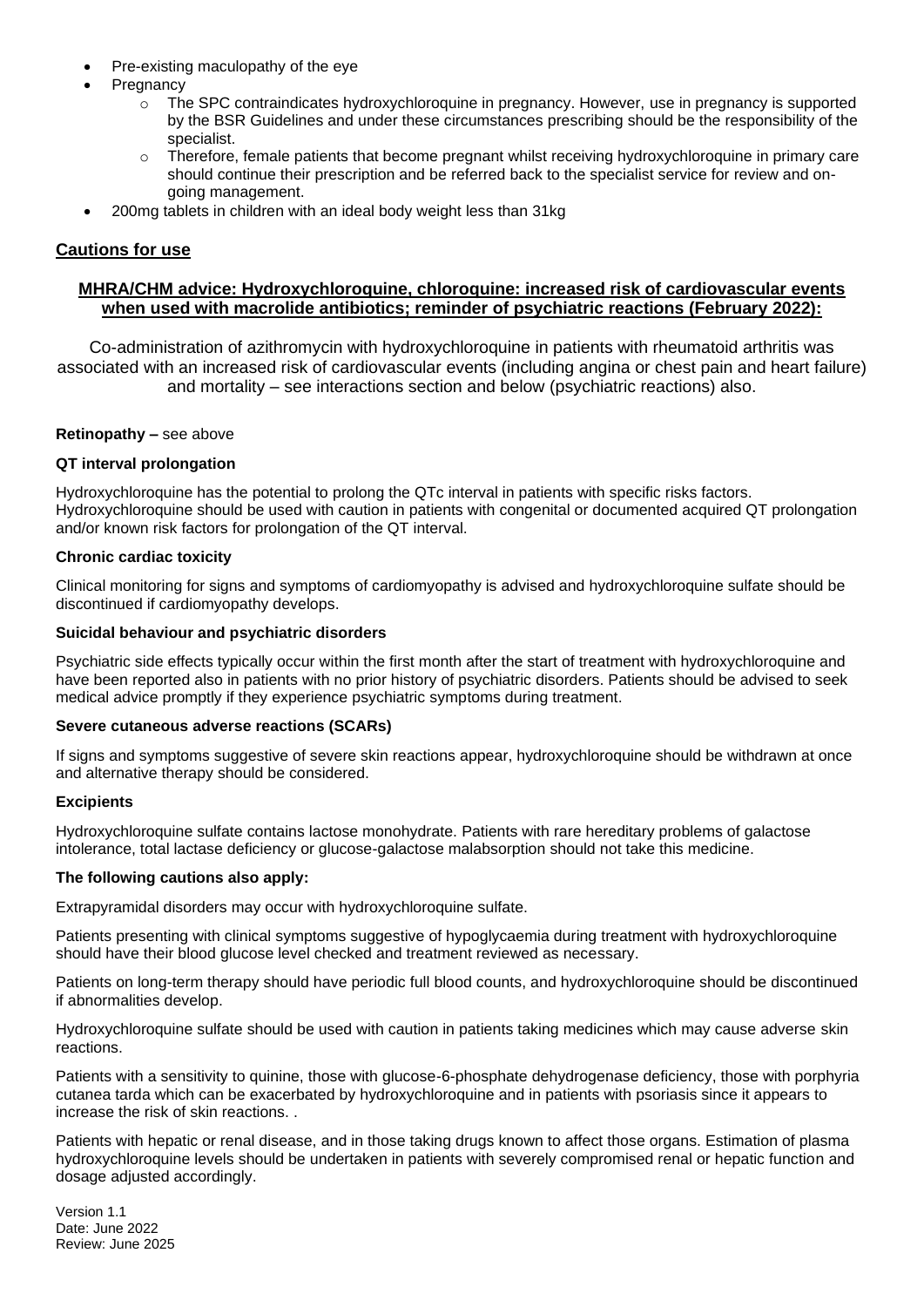# **Side effects**

#### **Common or very common**

Abdominal pain; appetite decreased; diarrhoea; headache; mood altered; nausea; skin reactions; vision disorders; vomiting

#### **Uncommon**

Alopecia; anxiety; corneal oedema; dizziness; eye disorders; hair colour changes; neuromuscular dysfunction; retinopathy; seizure; tinnitus; vertigo

#### **Frequency not known**

Acute hepatic failure; agranulocytosis; anaemia; angioedema; bone marrow disorders; bronchospasm; cardiac conduction disorders; cardiomyopathy; confusion; delusions; depression; hallucination; hearing loss; hypoglycaemia; leucopenia; movement disorders; muscle weakness; myopathy; photosensitivity reaction; psychiatric disorder; psychosis; QT interval prolongation; reflexes absent; severe cutaneous adverse reactions (SCARs); sleep disorder; suicidal behaviour; thrombocytopenia; tremor; ventricular hypertrophy

## **Drug interactions**

- Carefully consider the benefits and risks before prescribing hydroxychloroquine for any patients taking azithromycin or other macrolide antibiotics, because of the potential for an increased risk of cardiovascular events and cardiovascular mortality – see MHRA alert detail (above).
- Antacids may reduce the absorption of hydroxychloroquine, a 4-hour interval is advised between hydroxychloroquine and antacids.
- As hydroxychloroquine may enhance the effects of a hypoglycaemic treatment, a decrease in doses of insulin or antidiabetic drugs may be required.
- Hydroxychloroquine can lower the convulsive threshold. Co-administration of hydroxychloroquine with other antimalarials known to lower the convulsion threshold (e.g. mefloquine) may increase the risk of convulsions. Also, the activity of antiepileptic drugs might be impaired if co-administered with hydroxychloroquine.
- Hydroxychloroquine has been reported to increase plasma ciclosporin and digoxin levels: serum digoxin levels should be closely monitored in patients receiving concomitant treatment.
- Cimetidine may increase the plasma concentration of hydroxychloroquine.
- There may be an increased risk of inducing ventricular arrhythmias if hydroxychloroquine is used concomitantly with other arrhythmogenic drugs, such as amiodarone and moxifloxacin.
- Hydroxychloroquine should be used with caution in patients receiving drugs known to prolong the QT interval, e.g., Class IA and III antiarrhythmics, tricyclic antidepressants, antipsychotics, some anti-infectives due to increased risk of ventricular arrhythmia. Halofantrine should not be administered with hydroxychloroquine.
- An increased plasma ciclosporin level was reported when ciclosporin and hydroxychloroquine were coadministered.
- Concomitant use of drugs known to induce retinal toxicity, e.g. tamoxifen and hydroxychloroquine sulfate, is not recommended.
- There is a theoretical risk of inhibition of intra-cellular α-galactosidase activity when hydroxychloroquine is coadministered with agalsidase.

## **This is not an exhaustive list of side effects, cautions, contra-indications or interactions please refer to the [BNF](http://www.bnf.org/bnf/index.htm) or [Summary of Product Characteristics](https://www.medicines.org.uk/emc/) for more information.**

©Midlands and Lancashire Commissioning Support Unit, 2022. The information contained herein may be superseded in due course. All rights reserved. Produced for use by the NHS, no reproduction by or for commercial organisations, or for commercial purposes, is allowed without express written permission. Midlands and Lancashire Commissioning Support Unit, **Jubilee House,** Lancashire Business Park, Leyland, PR26 6TR **Tel:** 01772 644 400 | www.midlandsandlancashirecsu.nhs.uk